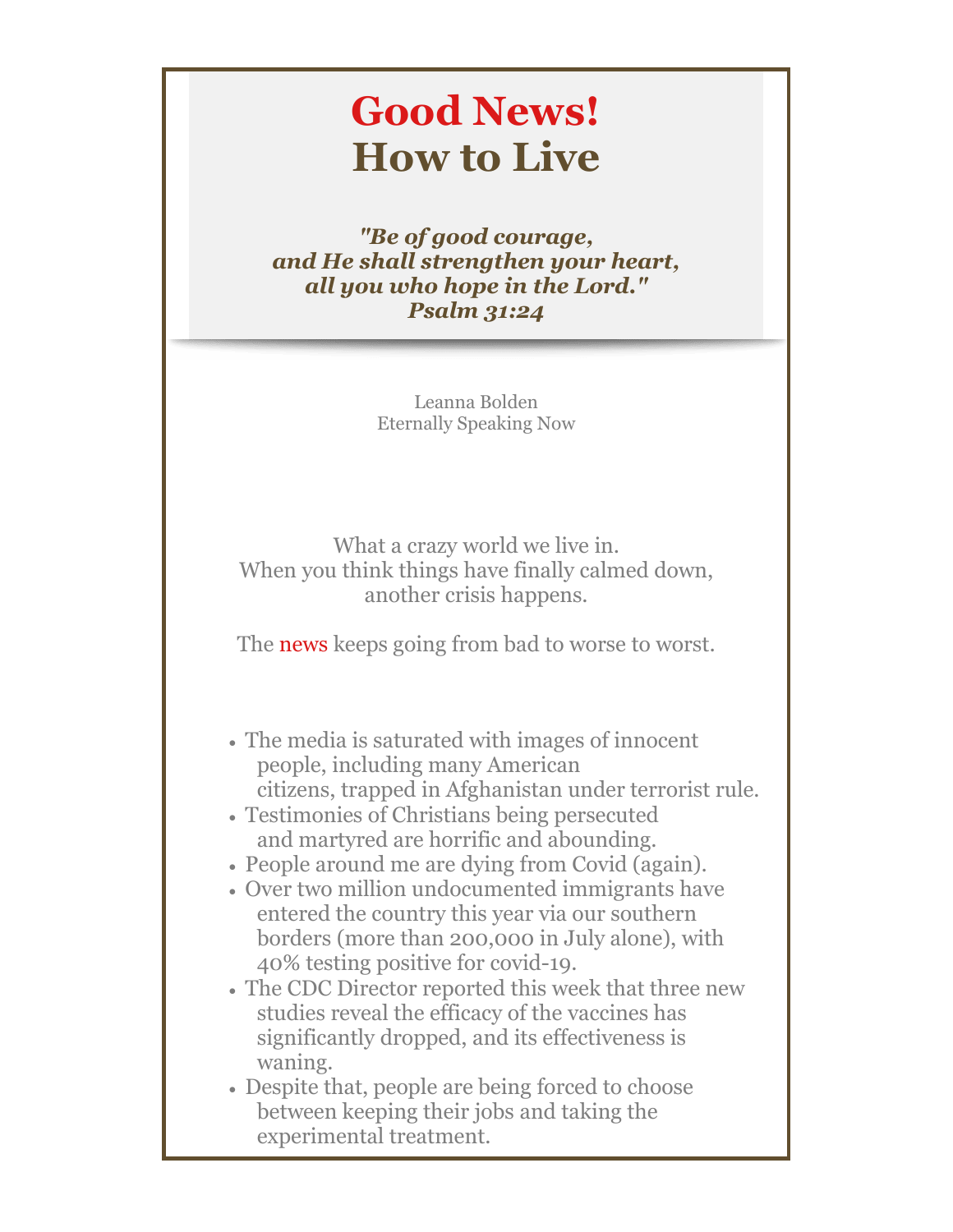To top it off, the Department of Homeland Security has more than hinted at considering those who oppose Covid-19 mandates and restrictions as domestic terrorists. (Wherever you stand on the vaccines, I trust we can all agree that such a declaration establishes a dangerous and deadly precedent on many fronts.)

Is there any good news?

As people have shared with me these real and relevant concerns, I've experienced a range of emotions from anger to frustration to helplessness to feeling so overwhelmed that I want to check out and try to forget it all.

I'm glad I don't drink. (*[Read why here](https://r20.rs6.net/tn.jsp?f=001gIxGjQam9EntDYsDD_rpeqk-btrM82vtBZjFcwo2vz0jXH0F7AeD9SE3wRwUuTWj6kdWNRUoNqwMtyX3jD1nuRWcIiTkoQFqJ--BFKyZXm30OZ0k4Z-FsmSBS34_U2dDHwMmRjU0PEzp-b_dDVEnllqX3wVLzknpzkktH31XJETzeheb4Ohvb6U9-1pnoSKyySpiSo1FaPDsNmKQwSq6h6LWOFJt3HZPFaExISazVCWxHjaag_7WDzVzEtjhMdL5dE7SI9iTw-T0cxWxY6VtDyCIoRHQfpEX27YqCFfufW1NiR5HMUx_FP0501NmP9Rjwwq0pkyvAkQSCCclsWeIv547W71Hhfg460Vd6HvIj1daS9WU28h9bcVCejfjkPCbVtPrlxUbU0ztPtHQuNFOnh96f06qJSMeyv6QJ4qc9-5fs3nnPUVgItQO6vjnlsmp&c=Jny6SB1q9QWzNLvCpo23SVs78AHVF2JDWgNE0jxIwPL3NoyvRQpZmA==&ch=BqxtYQjsU-JnllftBcky8ods73dIozkzqfsc4bhVZ7X3iukAm4v7gQ==)*) It doesn't solve the problem, anyway. We inevitably wake up the next day, and the issue still exists. As the saying goes, "Wherever you go, there you are."

But we know who is with us wherever we go, right?

*"Where can I go from Your Spirit? Or where can I flee from Your presence? If I ascend into heaven, You are there; if I make my bed in hell, behold, You are there. If I take the wings of the morning, and dwell in the uttermost parts of the sea, even there Your hand shall lead me, and Your right hand shall hold me." Psalm 139:7-10*

No one can escape God.

No matter where I go, His hand shall lead me and hold me. This is a comforting reminder. For those who love God, that is. For those who don't however, hearing that you cannot escape Him may send a frightening chill through the bones. Indeed, for the unbeliever, *"it's a fearful thing to fall into the hands of the living God." Hebrews 10:31.*

If you haven't surrendered your life to Jesus yet, please do. (*[Let me introduce you to Him here](https://r20.rs6.net/tn.jsp?f=001gIxGjQam9EntDYsDD_rpeqk-btrM82vtBZjFcwo2vz0jXH0F7AeD9RplGt1N227y8u1P-42CYedONLheRa_Q7CaRhWJXOAxzM1NwgGJcmhN7FcGF8ziytdAqYR1f0TwK5KhhTdS8FEeOmpkgANoLx14orzyM0n0Ru_JpurwmoMDErofF0FYWEzzeflfacSnbus7DqVc__VEF5AeUFc_DKQ==&c=Jny6SB1q9QWzNLvCpo23SVs78AHVF2JDWgNE0jxIwPL3NoyvRQpZmA==&ch=BqxtYQjsU-JnllftBcky8ods73dIozkzqfsc4bhVZ7X3iukAm4v7gQ==)*)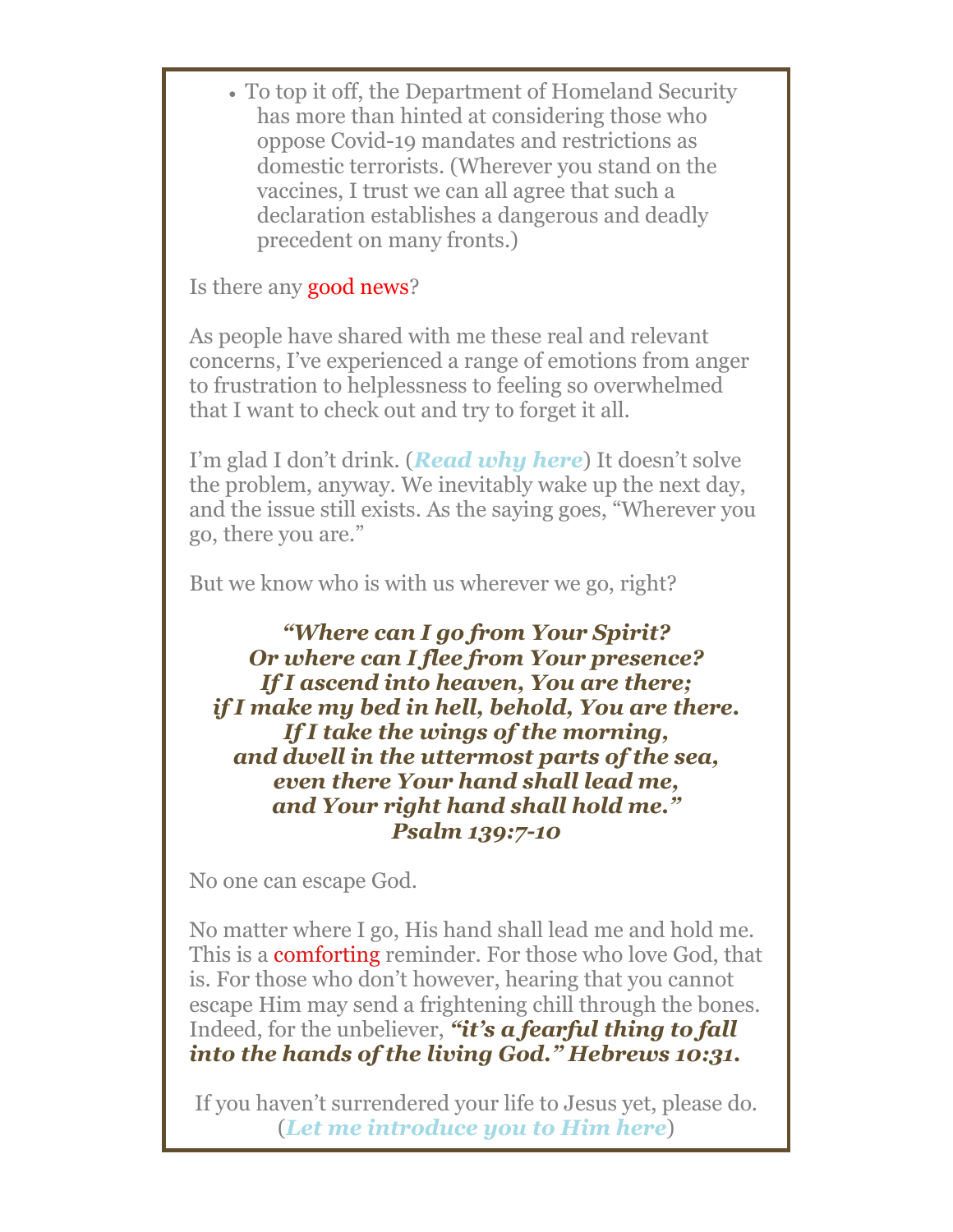Back to feeling hopeless and overwhelmed. In the midst of all the world's turmoil this week, the question I kept asking was, *"What can I do? How do I live in the midst of all this?"*

Certainly prayer is the first step of action, and I'm committed to that. The effective, fervent prayer of the righteous avails much. (*[Read more here](https://r20.rs6.net/tn.jsp?f=001gIxGjQam9EntDYsDD_rpeqk-btrM82vtBZjFcwo2vz0jXH0F7AeD9RplGt1N227yEZQf2rPIdJ6rC5O-SBCSEASIHteAZsROLnw4oikAUTpJGGsrrhA305xkbhsnNhsxeQl04drtuj9ETLYuYXC-AhDulGo_f3BWrMwQWlwXOolqwSQqfhJXWAlrWtKP1_8jBBqm5TvxnFhLFTn88v-Ni0ISy05aR3MsKJvUVnbR98NOwujeR46vLyh-zn2cVT2fXJkQfoyH42qXO3cDhEUCdUTzyxd0o6wtO7e7_UxLQgDWGD7LWYsREUk6BNqoFwpMG_YEmFdZ3KqjrY9xNnQ-cVaj_dLerQhaIeqij1Dlh5_1mBHzxrZgNbO5U8gAfxdmcxOk48qTKnsxK55-igqVwMk88mq4rXoT&c=Jny6SB1q9QWzNLvCpo23SVs78AHVF2JDWgNE0jxIwPL3NoyvRQpZmA==&ch=BqxtYQjsU-JnllftBcky8ods73dIozkzqfsc4bhVZ7X3iukAm4v7gQ==)*) Yet, as I've prayed about all the issues of our day—and there are many—I've found myself asking, still exasperated,

*"What else? How shall we live?"*

It seems throughout all history, in any situation, regardless of the degree or intensity of difficulty, there's one thing we can actively do that offers lasting hope to others: Share the **good news** about Jesus.

**Jesus is the Savior of the world. He is the hope of all nations! He heals, understands, and gives hope.**

**He** *brings good tidings to the poor, heals the brokenhearted, proclaims liberty to the captives, opens the prison to those who are bound, comforts and consoles those who mourn.*

**He gives us beauty for ashes, the oil of joy for mourning, and a garment of praise for the spirit of heaviness.** *(Isaiah 53, Psalm 61, Matthew 12:21)*

This is great news!

**In the name of Jesus all nations will place their hope. At His name every knee will bow and tongue confess Him as Lord—of those above the earth, on the earth, and beneath the earth.** *(Matthew 12:21, Philippians 2:10-11)*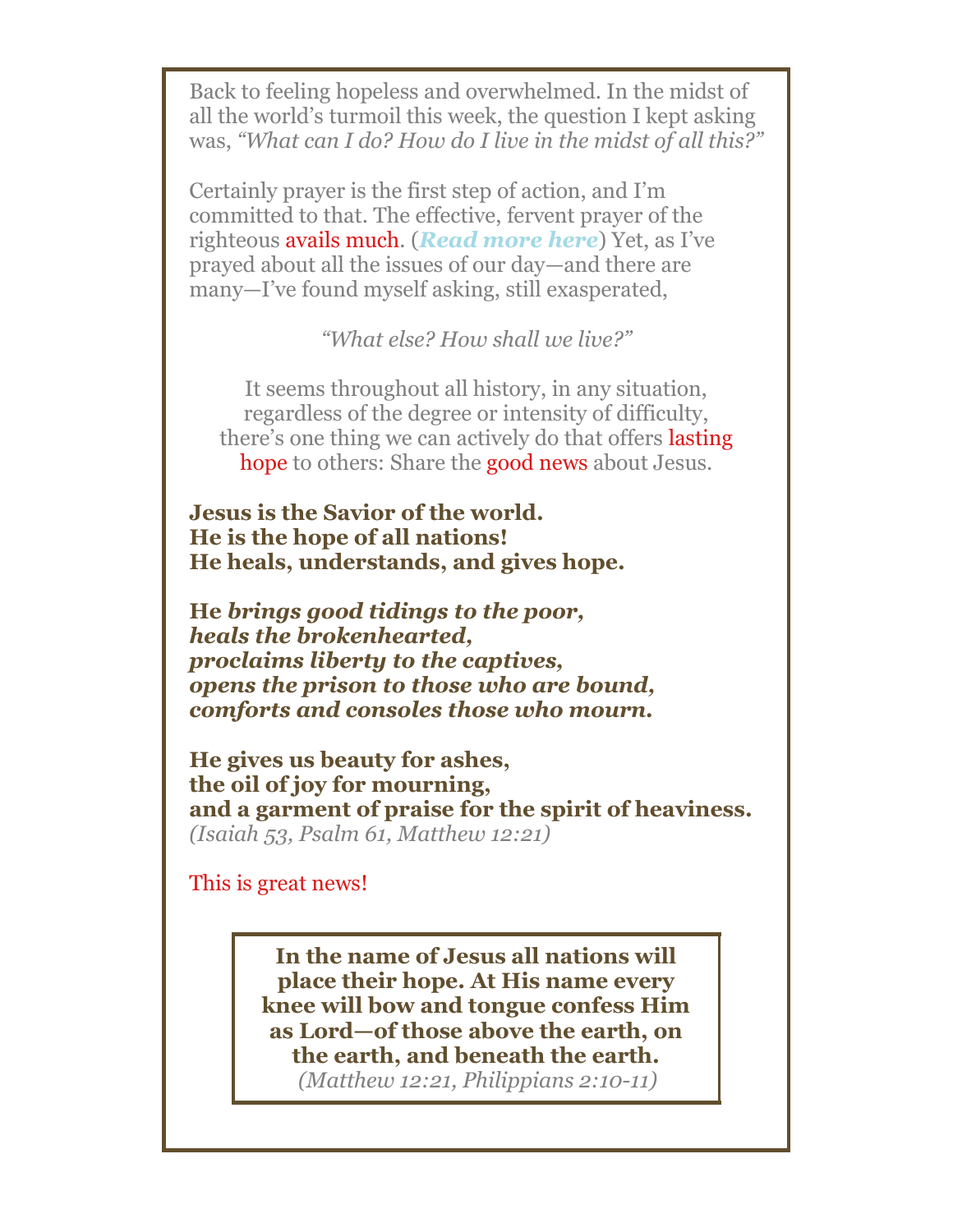People around the globe are losing hope. Common sense is disregarded as fear runs rampant. The government is a constant disappointment, employers are betraying employees, laws and mandates have failed us, masks didn't prove to protect as promised, the vaccine isn't keeping its word. All these things (and more) have let us down. *But Jesus hasn't.*

#### *Why are you cast down, O my soul? And why are you disquieted within me? Hope in God; for I shall yet praise Him, the help of my countenance and my God. Psalm 42:11*

If the human soul is downcast and forlorn, it's likely an indication of misplaced expectation. By the end of the day, putting our faith in anything or anyone other than Jesus Himself will bring one big let down after another.

> Where is your hope? In what or whom have you placed your trust?

### **CHALLENGE**

Everybody is impacted by what's going on in the world right now. Everyone. Regardless of opinion, perspective, experience, social status, political stance, race, or religion. We all feel it and see it. It affects every area of our lives, whether at the grocery store, doctor's office, job, church or school. Inflation continues, home prices have skyrocketed, and we're being warned that terrorist attacks are now likely on 9-11 or early September during Rosh Hashana.

Do you know what else affects every person? Sin. There is only one religion that deals with the issue of sin, and it's Christianity. No other belief system **solves this** problem. Only One does, and He is Truth. *He is reality.* His name is Jesus.

How would *He* say to live? What would *He* tell us to do? It's possible He'd answer our question with a question: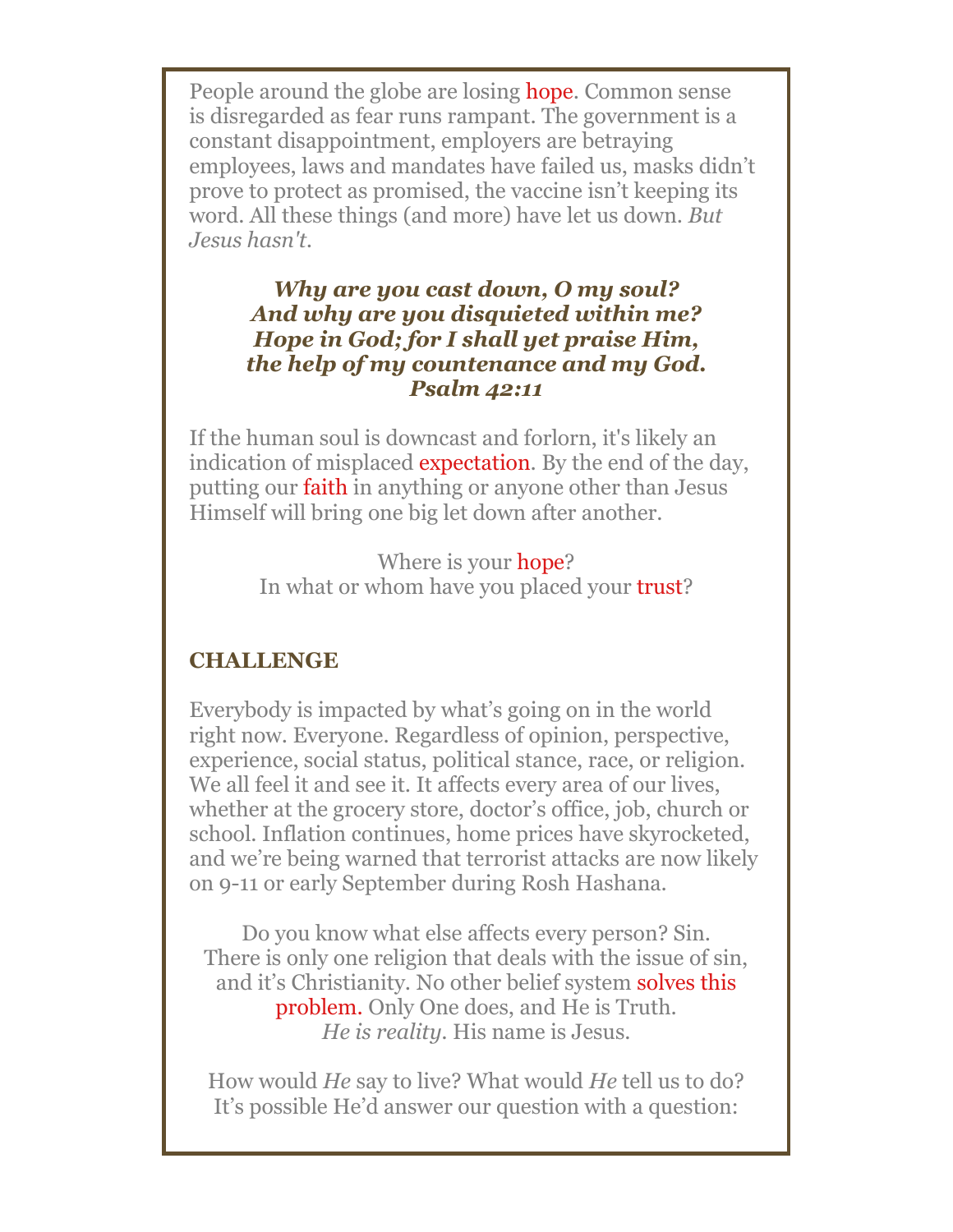#### *"What are you doing to share Me with others today, right where you are?"*

Sharing Jesus with others is the best way to offer them hope, and it is not bound by limitation. With the Lord, we can have **unshakable peace** in the midst of the worst situation. What if each of us witnesses to one person a day about our amazing God?

> Text it, email it, post it, write it, speak it. The world desperately needs salvation, and our only saving hope is Jesus Christ.

Send a card in the mail,

bless the cashier in Jesus' name,

pray for someone right then and there as they share a concern,

tell the online chat person who's helping you with technical support how much Jesus loves them.

Recommend a good Christian movie.

Say something nice to a stranger, and ask if they know the Lord.

Then share Him.

I realize most of you already do this. I'll also admit that I fail often, realizing later that I'd missed an opportunity. And then, dare I ask,

## *Will doing these things even make a difference?*

Will telling my UPS driver that Jesus loves him deliver the 10 year old girl out of sex trafficking? Not likely in this moment, and probably not directly. God is **faithful** and is dealing with the atrocities of sin; all our wrongs will one day be reckoned with, and His justice will prevail. That fact may not make us feel better in the moment, but it is true, and truth always wins in the end.

That said, may I propose something? It actually *is* possible that, if every single Christian in the world intentionally and **courageously** shared Jesus with someone every day, the world's tragedies *would* change for the better.